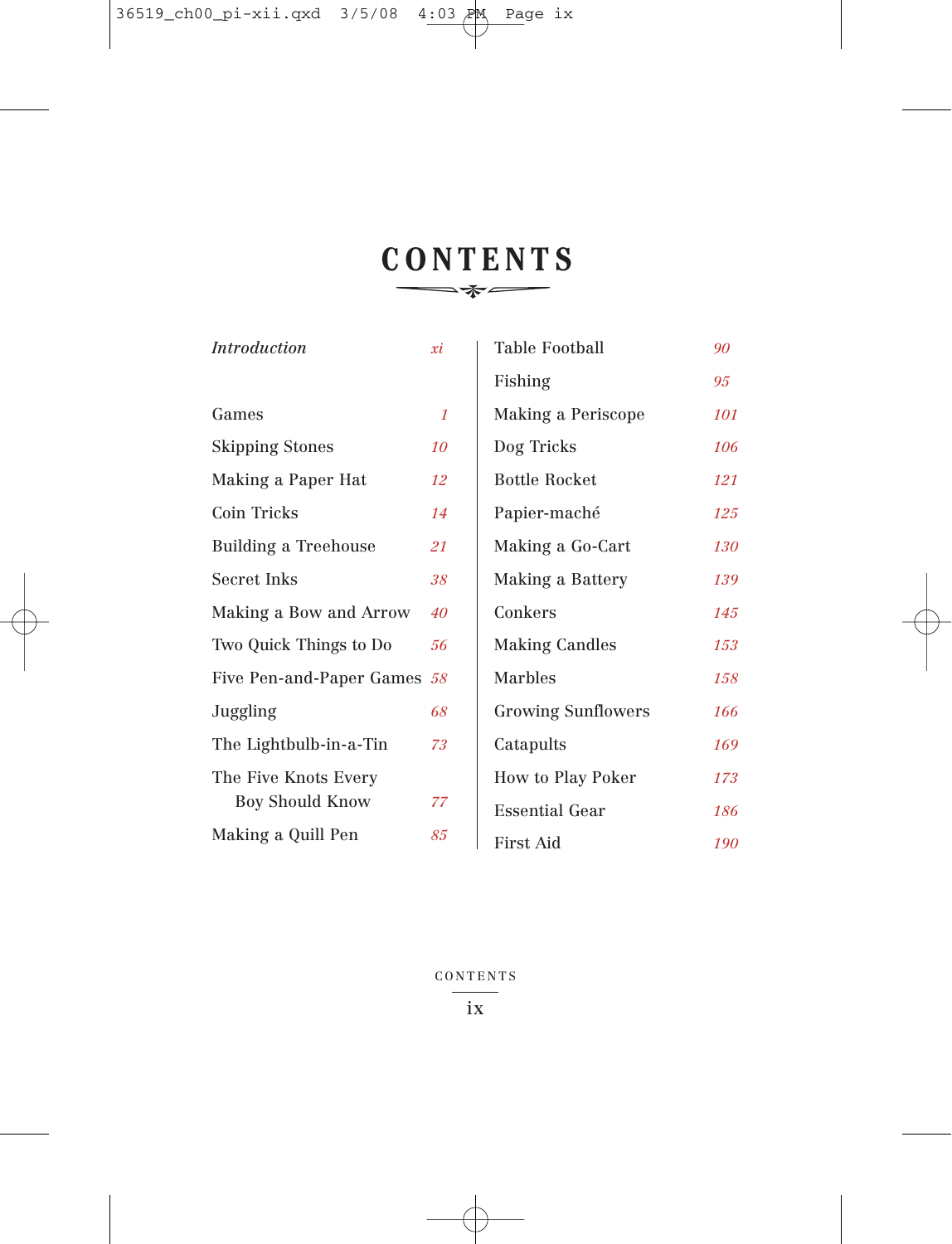## **MAKING A BATTERY**  $\longrightarrow \qquad \qquad \overline{\qquad \qquad }$

A BATTERY AT ITS SIMPLEST is a cathode (the positive end), an anode (the negative end), and an electrolyte (the part in the middle). There are quite a few different combinations out there. Electricity is the movement of electrons, tiny negatively charged particles. The anode tends to be made of a substance that gives up electrons easily—like zinc, which gives up two electrons per zinc atom. The cathode tends to be made of substances that accept electrons easily, like copper.

The electrolyte inside can be a liquid, a gel, or a paste. All that matters is that it contains positive and negatively charged ions that flow when the anode and cathode are activated. When the Italian physicist Alessandro Volta made the first battery, he used copper for the cathode, zinc for the anode, and an electrolyte of blotting paper and seawater. His name gives us the word "volt," as in a 12-volt car battery. If you think of electricity as a water pipe, a volt would

MAKING A BATTERY

139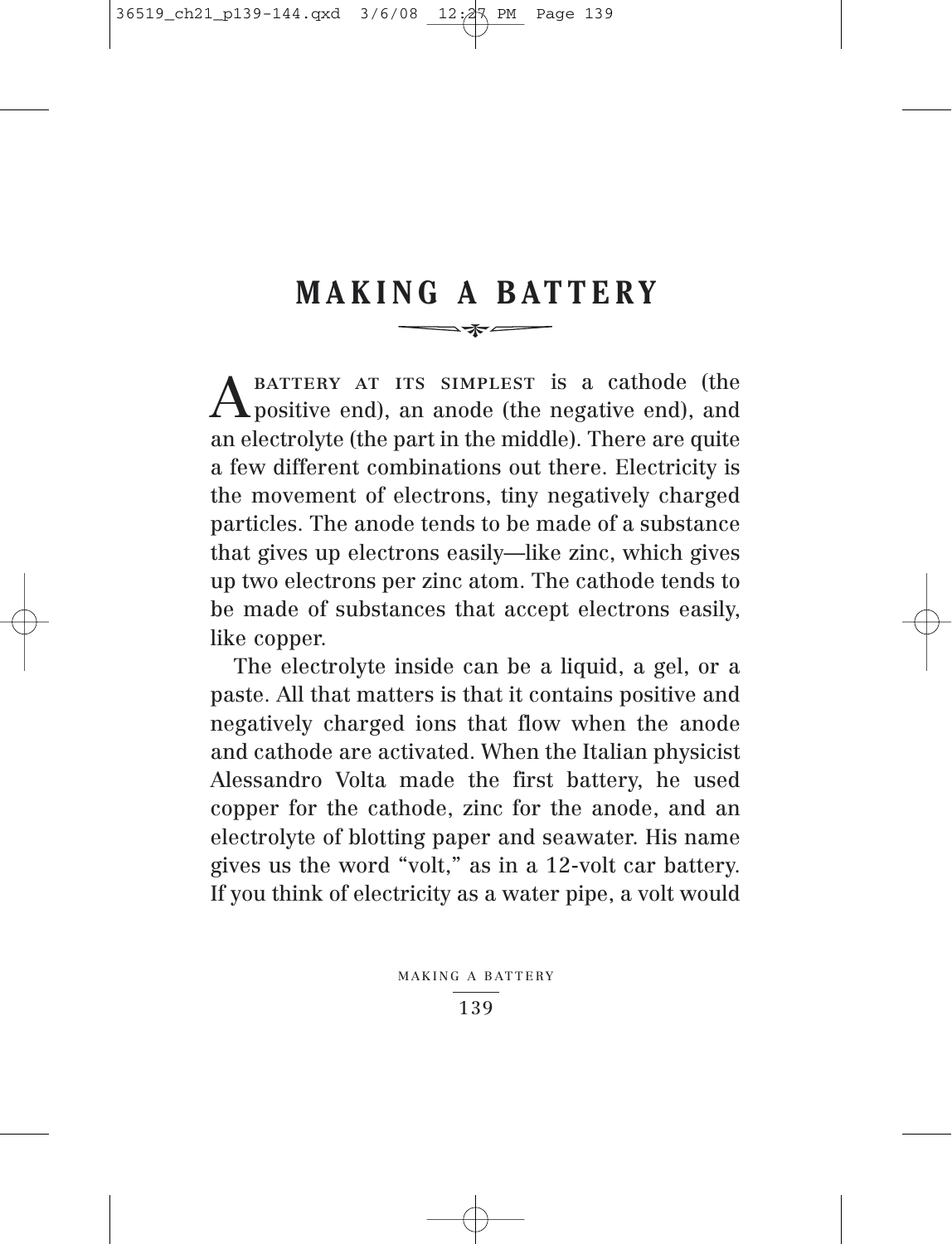be the speed of the water, but it also needs a big hole to flow through—or "amps." You can have enough voltage to make your hair stand on end, but without amps, it won't do more than cause a tiny spark. A house supply, however, has 240 volts and enough amps to kill you as dead as a doornail.

## You will need

- Ten quarters
- Metal kitchen foil
- Blotting paper
- Two pieces of copper wire (taken from any electrical wire or flex)
- Cider vinegar
- Salt
- Bowl
- LED—a light emitting diode (available from model and hardware shops)
- Masking tape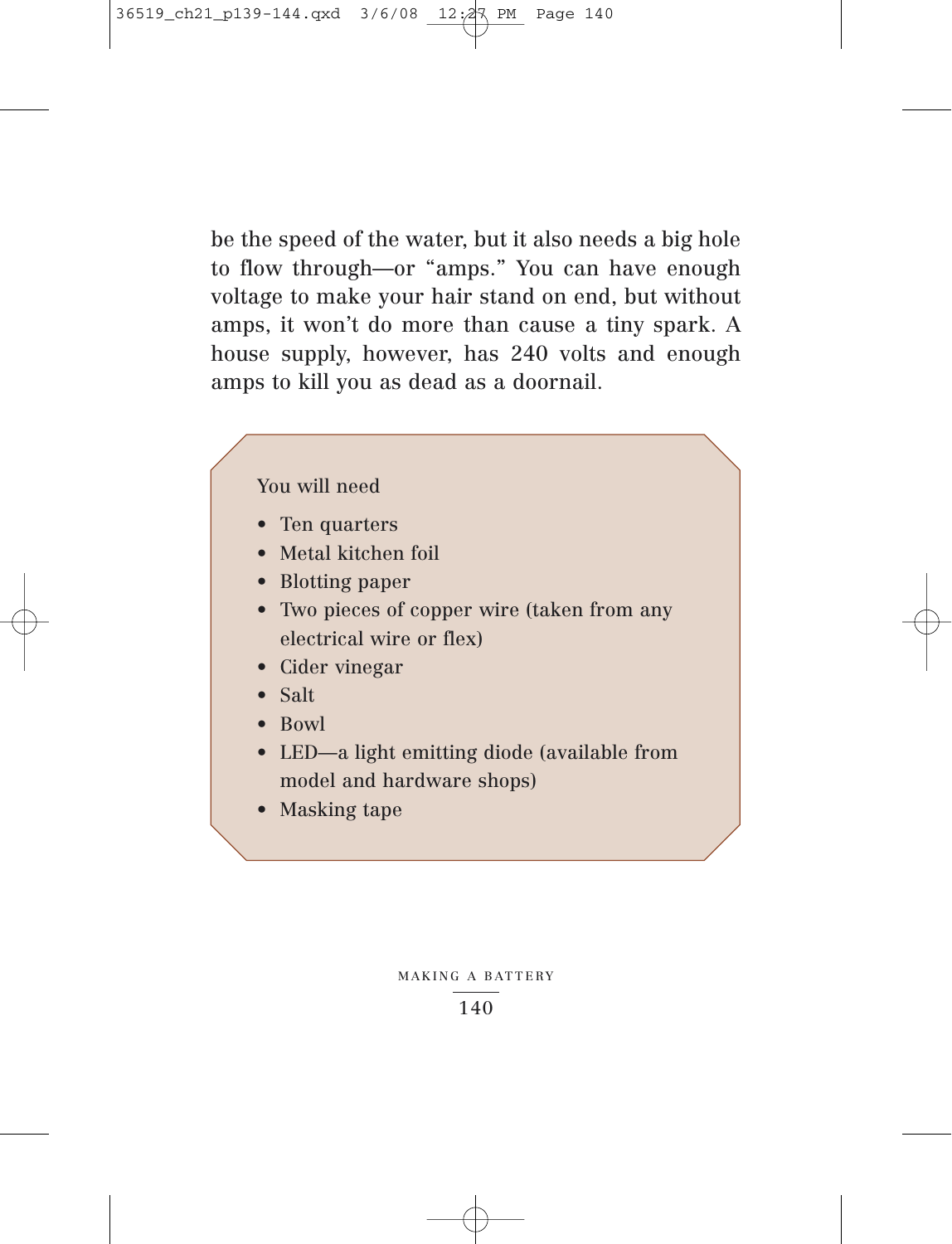We'll use the quarters as the cathode and the foil as the anode.

Cut the foil and blotting paper into circles so they can be stacked on top of one another. The blotting paper will be soaked in the vinegar, but it is also there to prevent the metals from touching—so cut those paper circles a little larger than the foil or coins.

1. Mix vinegar and a little salt together in the bowl. Vinegar is acetic acid and all acids can be used as an electrolyte. Sulphuric acid is found in car batteries, but don't fool around with something that powerful. It eats clothing and can burn skin.

Common salt is sodium chloride, a combination of a positive and negative ion (Na+ and Cl–). These will separate in the electrolyte, increasing its strength.

2. Soak your circles of blotting paper in the ionrich electrolyte.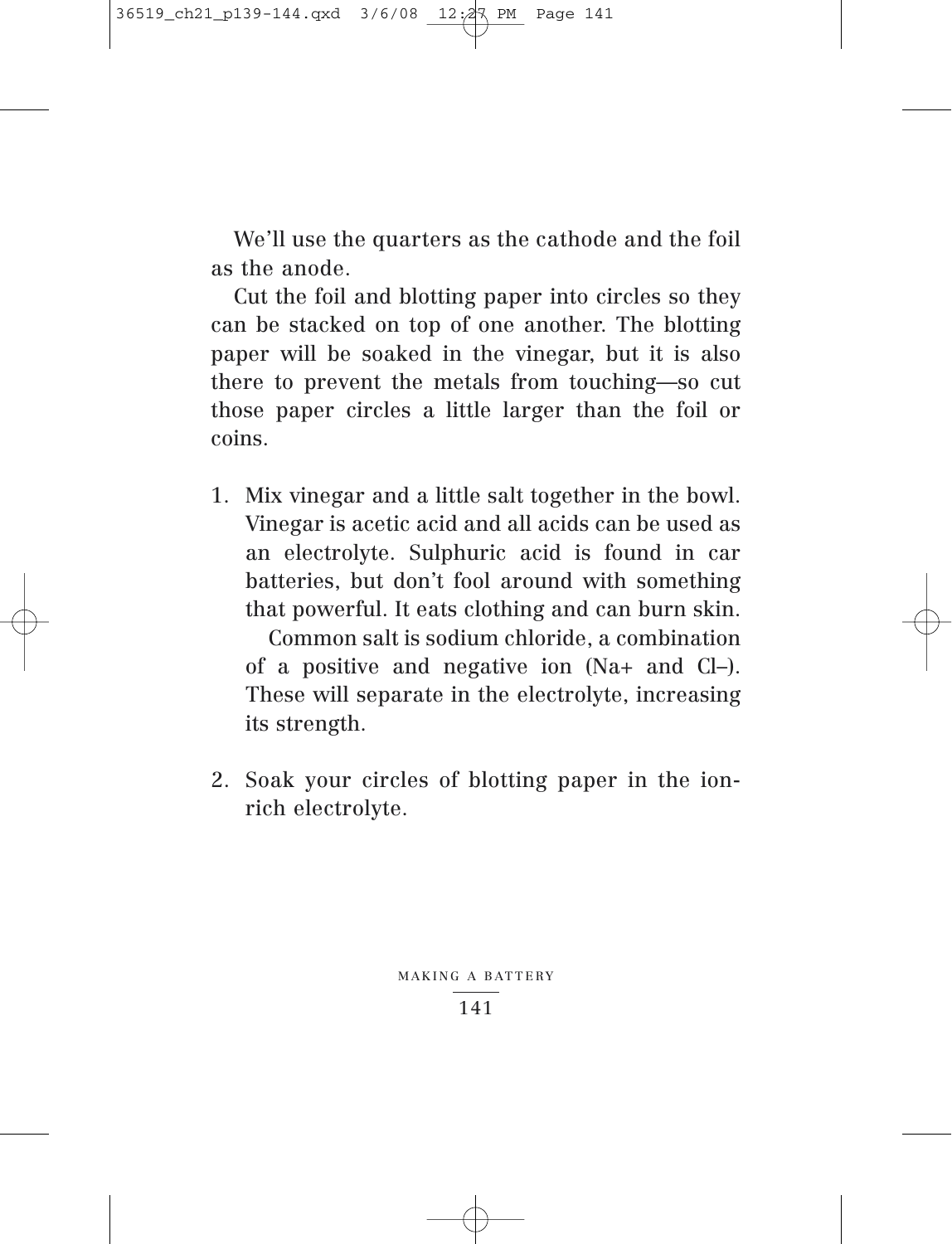3. With the masking tape, attach the end of one wire to the underneath part of a foil disc. This is the negative terminal. Now stack the discs in this sequence—foil, paper, coin, foil, paper, coin. Each combination is its own tiny battery—but to light even an LED (light-emitting diode) you'll need quite a few. A car battery tends to have six of these, but with a much larger surface area for each "cell." As a general rule, the bigger a battery is, the more power it has. (Power measured in  $Watts = amps \times volts.$ 

All the positive ions will go to one terminal, all the negative ions to the other. In effect, you are charging your battery.



MAKING A BATTERY

142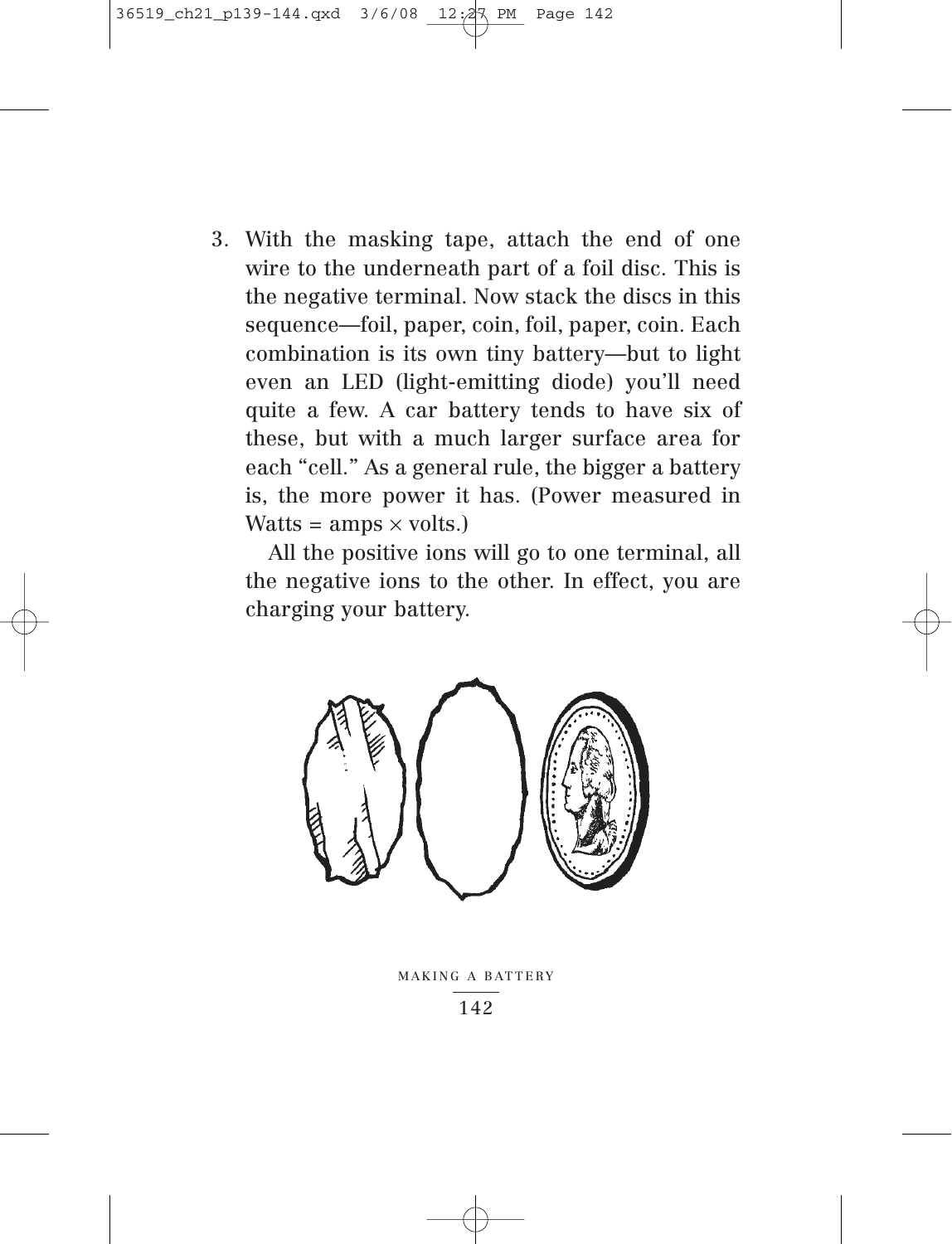4. When you have a stack, you can attach a wire to the last coin with tape. This will be the positive terminal. Then attach a wire to the first foil disc. This will be the negative terminal. They can now light an LED, as in the picture below, or with enough coin batteries, even a small bulb.



### MAKING A BATTERY

143